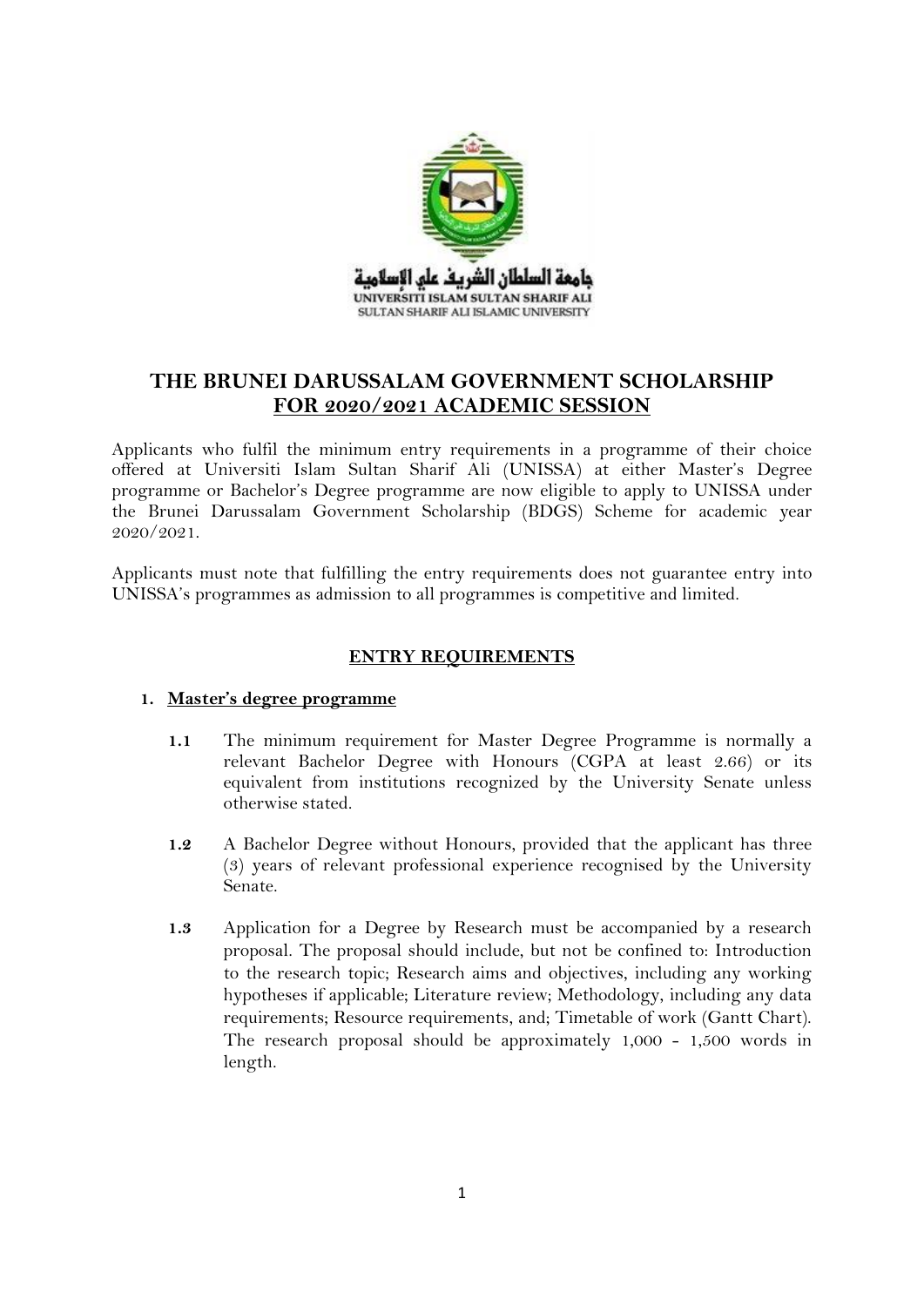- **1.4** Medium of Programme:
	- 1.4.1 **English Medium** Applicants are required to obtain at least:
		- a credit 6 in English Language at GCE 'O' Level Examinations, or
		- a grade 'B' in IGCSE English (as a Second Language), or
		- a band 6.0 for IELTS, or a minimum overall score of at least 550 for TOEFL.
	- 1.4.2 **Arabic Medium -** Applicants are required to obtain at least:
		- a band 6.0 in International Arabic Language Testing System (IALTS), or
		- pass Arabic Placement Test (APT).
	- 1.4.3 **Malay Medium**  Applicants are required to obtain at least a credit in the GCE 'O' Level Malay Language or its equivalent.
- **1.5** Applicants who have fulfilled the entry requirements and shortlisted by BDGS Working Group Committee are required to attend an interview session conducted by the University via Skype.
- **1.6** Interested applicants for Master's Degree by Research programmes are advised to consult the relevant faculty before making a formal application.

## Note:

Master's degree programmes by Coursework & Dissertation will only be offered if there are at least five (5) candidates registered in each of the programmes.

## **2. Bachelor's degree programme**

#### **Arabic-medium Programmes**

**2.1** Applicants applying for admission to Arabic-medium degree programmes must passed Sixth Form/Year 13 Religious School Examination or its equivalent with an average grade '*Jayyid'* or minimum points of 160 in 2 Arabic-medium subjects or 200 in 3 Arabic-medium subjects, and the subjects must be of minimum grade 'D'**.**

(*Grade A = 120 points; Grade B = 100 points; Grade C = 80 points; Grade D = 60 points*)

- **2.2** Applicants with Higher National Diploma (HND) may be considered, subject to fulfilling the requirements of the relevant programme.
- **2.3** Applicants applying for admission to Arabic-medium degree programmes who have fulfilled the entry requirements and shortlisted by BDGS Working Group Committee are required to sit for - and pass - Arabic and English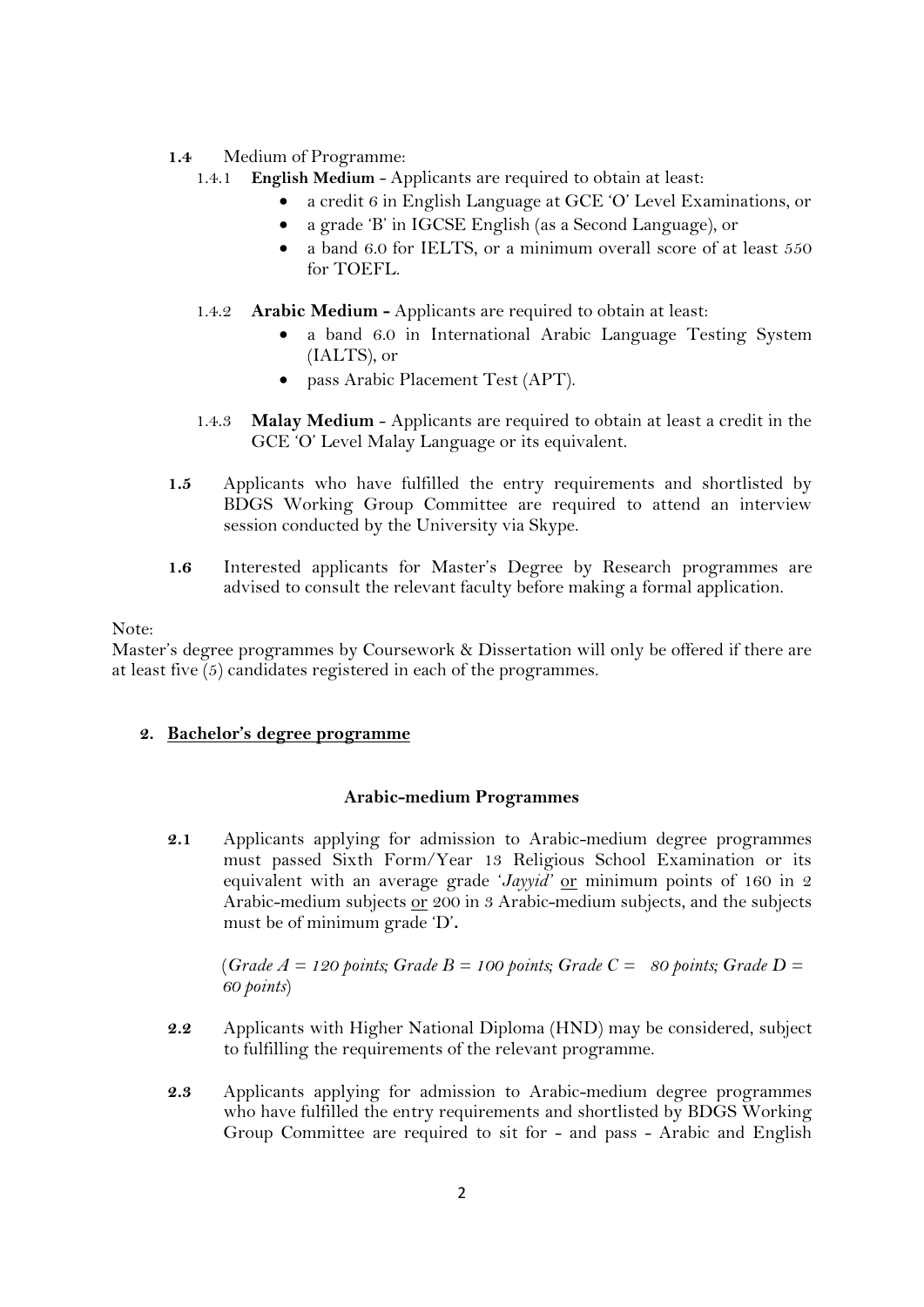Language Placement tests conducted at the Consulate/Embassy of Brunei Darussalam in the applicant's country of origin.

- **2.4** Applicants who have fulfilled the entry requirements and shortlisted by BDGS Working Group Committee are required to attend an interview session conducted by the University via Skype.
- **2.5** Successful applicants must undertake International Arabic Language Testing System (IALTS) and at least obtained a score of Band 6.0; or have Passed Arabic Placement Test (APT), which both will be conducted later by University.

#### **English-medium Programmes**

- **1.1** Applicants applying for admission to English-medium degree programmes must:
	- A) Passed Primary School Religious Examination certificate or its equivalent;
	- B) Obtained at least credit 6 in Mathematics subject at Brunei-Cambridge General Certificate of Education (GCE) 'O' Level or its equivalent (apply for programme code B001/B002/B003);
	- B) Obtained at least credit 6 in English Language subject at Brunei Cambridge GCE 'O' Level or a grade C in IGCSE English or an IELTS score of 6.0 or TOEFL minimum overall score of 550;
	- C) Passed GCE 'A' Level or its equivalent with at least minimum points of 160 in 2 subjects or 200 in 3 subjects, and the subjects should be of minimum grade 'D'; or passed International Baccalaureate (IB) Examination with a minimum score of 28 points.

(*Grade A = 120 points; Grade B = 100 points; Grade C = 80 points; Grade D = 60 points*)

**1.2** Applicants who have fulfilled the entry requirements and shortlisted by BDGS Working Group Committee are required to attend an interview session conducted by the University via Skype.